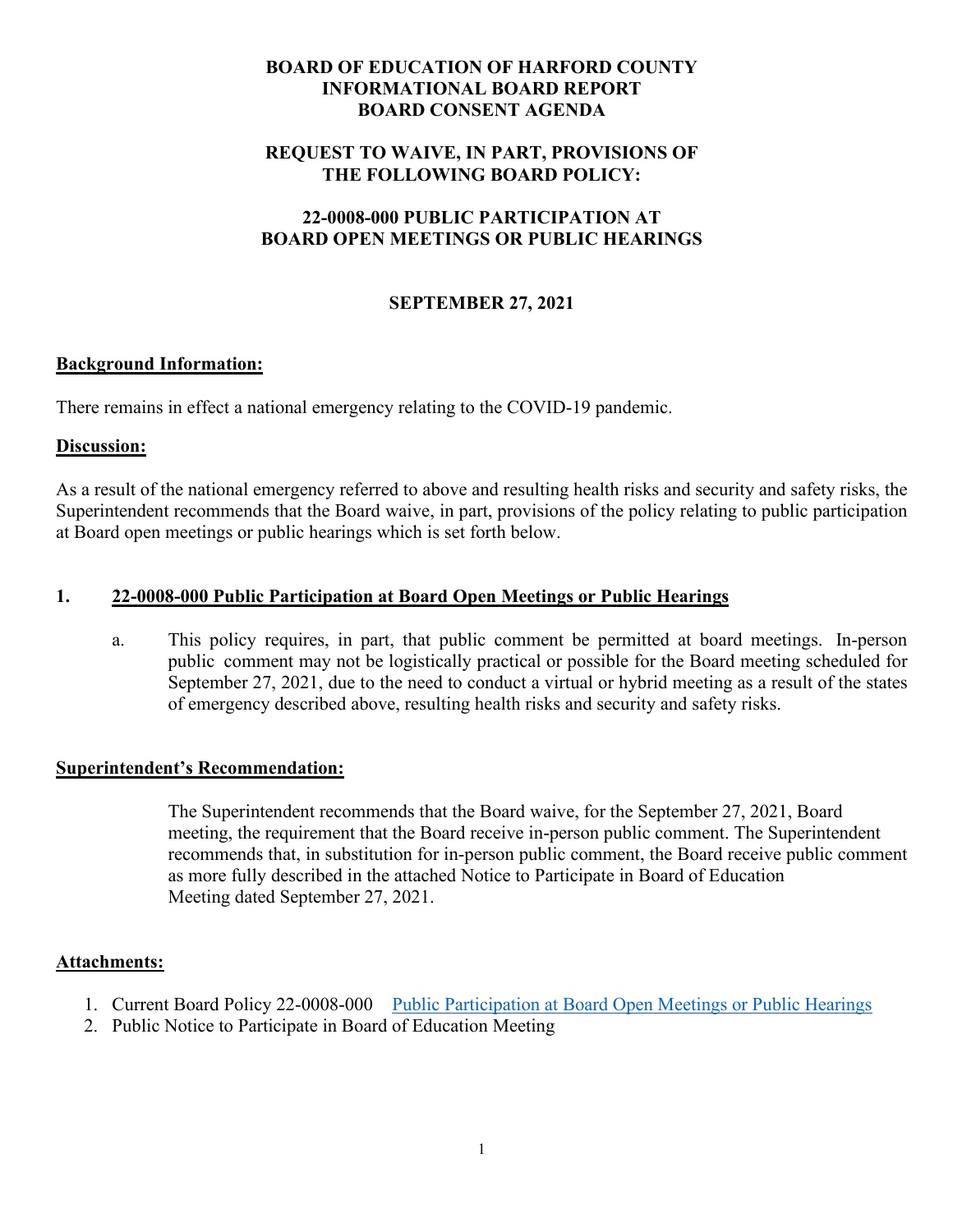| <b>POLICY TITLE:</b><br><b>Public Participation at Board Open Meetings or Public Hearings</b> |                                            |                                       |  |  |  |  |
|-----------------------------------------------------------------------------------------------|--------------------------------------------|---------------------------------------|--|--|--|--|
| ADOPTION/EFFECTIVE DATE:<br>9/14/1992                                                         | <b>MOST RECENTLY AMENDED:</b><br>1/25/2005 | MOST RECENTLY REAFFIRMED:<br>9/9/2002 |  |  |  |  |
| POLICY/PROCEDURE MANUAL SUMMARY CATEGORY:<br><b>School System Governance</b>                  |                                            |                                       |  |  |  |  |

- 1. Public Attendance and Participation
	- a) At any open session of the Board of Education of Harford County (whether a meeting or hearing**)** the general public is invited to attend, observe and to participate.
	- b) Public participation at open meetings of the Board of Education is encouraged, welcomed, and requested under the sections of the agenda entitled "Public Participation" and "Public Comments," as well as prior to the Board of Education's discussion of any agenda item(s) for the open meeting.
- 2. Disruptive Conduct
	- a) Members of the general public have the right to attend open sessions of public bodies. A public body may remove or cause removal of any person or persons from an open session upon a determination by the presiding officer of the public body that the person's behavior is disruptive to the session.
	- b) A person attending an open session of the Board of Education of Harford County may not engage in any conduct, including visual demonstrations such as the waving of placards, signs, or banners, that disrupts the session or that interferes with the right of members of the public to attend and to observe the session.
	- c) Presiding Officer Authorities
		- (1) The presiding officer may order any person who persists in conduct prohibited by subsection A or B of this section or who violates any other regulation concerning the conduct of the open session to be removed from the session and may request police assistance to restore order.
		- (2) The presiding officer may recess the session while order is restored.
- 3. Public Comment at Board Business Meeting
	- a) The order of business of any regular meeting shall include an opportunity for citizens to address the Board through utilization of the procedures outlined in subsections 1, 2, 3.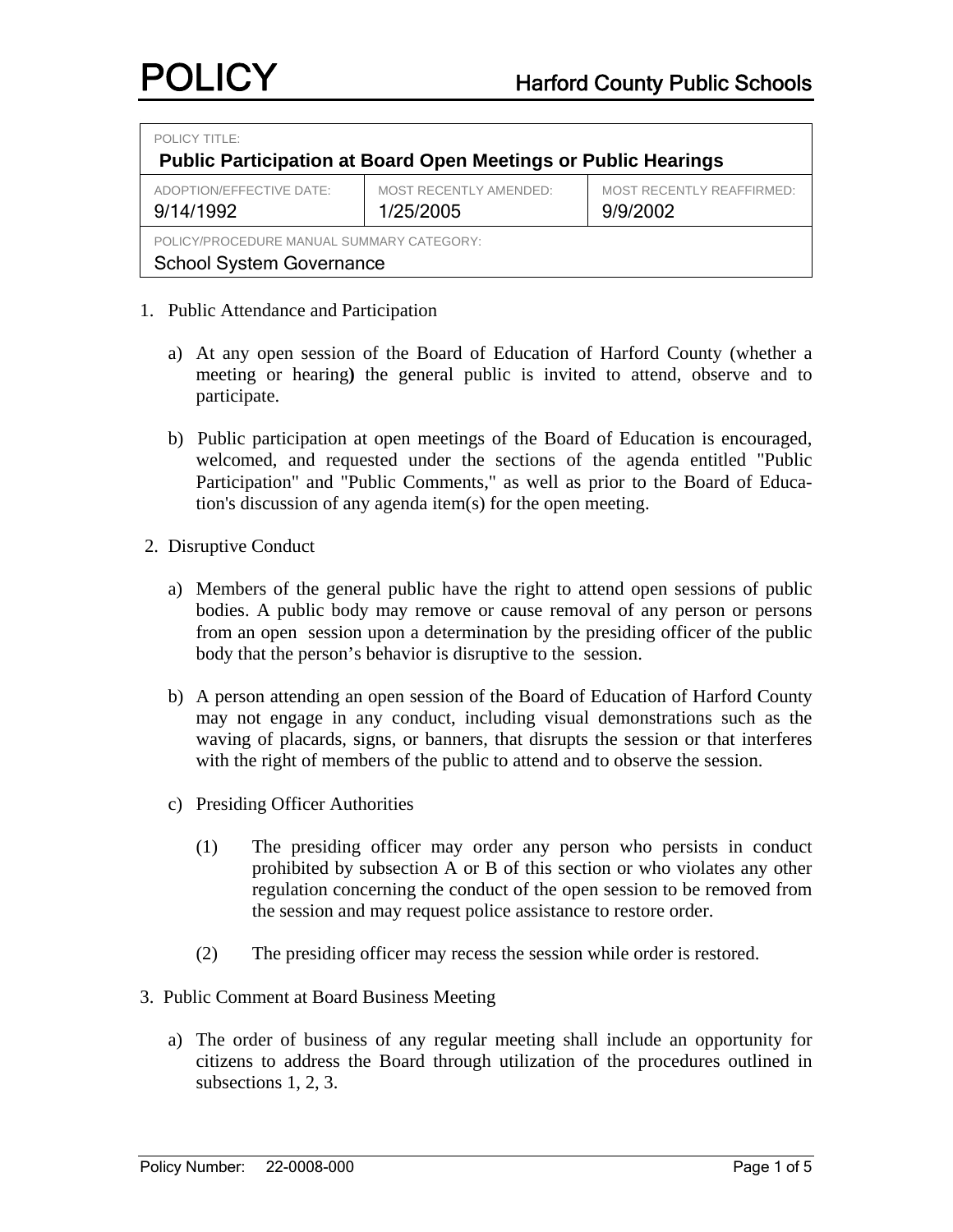- (1) Any member of the community may request the placement of a matter on the formal agenda, provided the person files a written request with the Superintendent no later than ten days prior to the meetings of the Board of Education. The written request should include the name, address, and telephone number of the person or persons making the request; the name of the organization or group represented; and pertinent background information. If the request is appropriate for consideration by the Board, the Superintendent will assign the item to the agenda and will notify the person making the request of the time, date, and the place of the meeting.
- (2) Citizens wishing to speak on any agenda item or to comment on any item not on the agenda may do so by obtaining from the Director of Information and completing a "Request to Appear Before the Board" card. This must be submitted prior to the opening of the meeting. Those wishing to speak on an agenda item will be called upon by the presiding officer after the formal presentation of the topic, but prior to Board deliberation on the item. Those wishing to speak on a non-agenda item will be called upon during the public commentary section of the Board meeting.
- (3) Individuals or groups who wish to submit policy proposals for consideration by the Board should put these in writing to the Superintendent and the president of the Board of Education. The Superintendent will consult with the authors and make recommendations to the Board.
- b) Matters of administrative procedure or comments about the actions or statements of individual staff members are not appropriate for these meetings and should be referred to the Superintendent. Efforts toward solution of any matter of concern should first be made at the individual school or at the appropriate staff level. Defamatory or abusive remarks are out of order and the presiding officer may terminate the speaker's privilege of address if, after being called to order, he or she persists.
- c) The Board, the Superintendent, and staff will not, as a rule, answer questions from the public during this period other than to explain a policy already in existence.
- d) Every person who wishes to speak shall be recognized by the presiding officer, called to the table, asked to state his or her name and address, and to identify any organization he or she represents. Each speaker shall be limited to no more than three minutes and five minutes for individuals representing groups unless such time is extended by the presiding officer. When there are many speakers, the presiding officer may shorten this time.
- e) Members of the Board, the Superintendent, and staff members may question the speaker at the conclusion of the remarks made by the speaker with the permission of the presiding officer.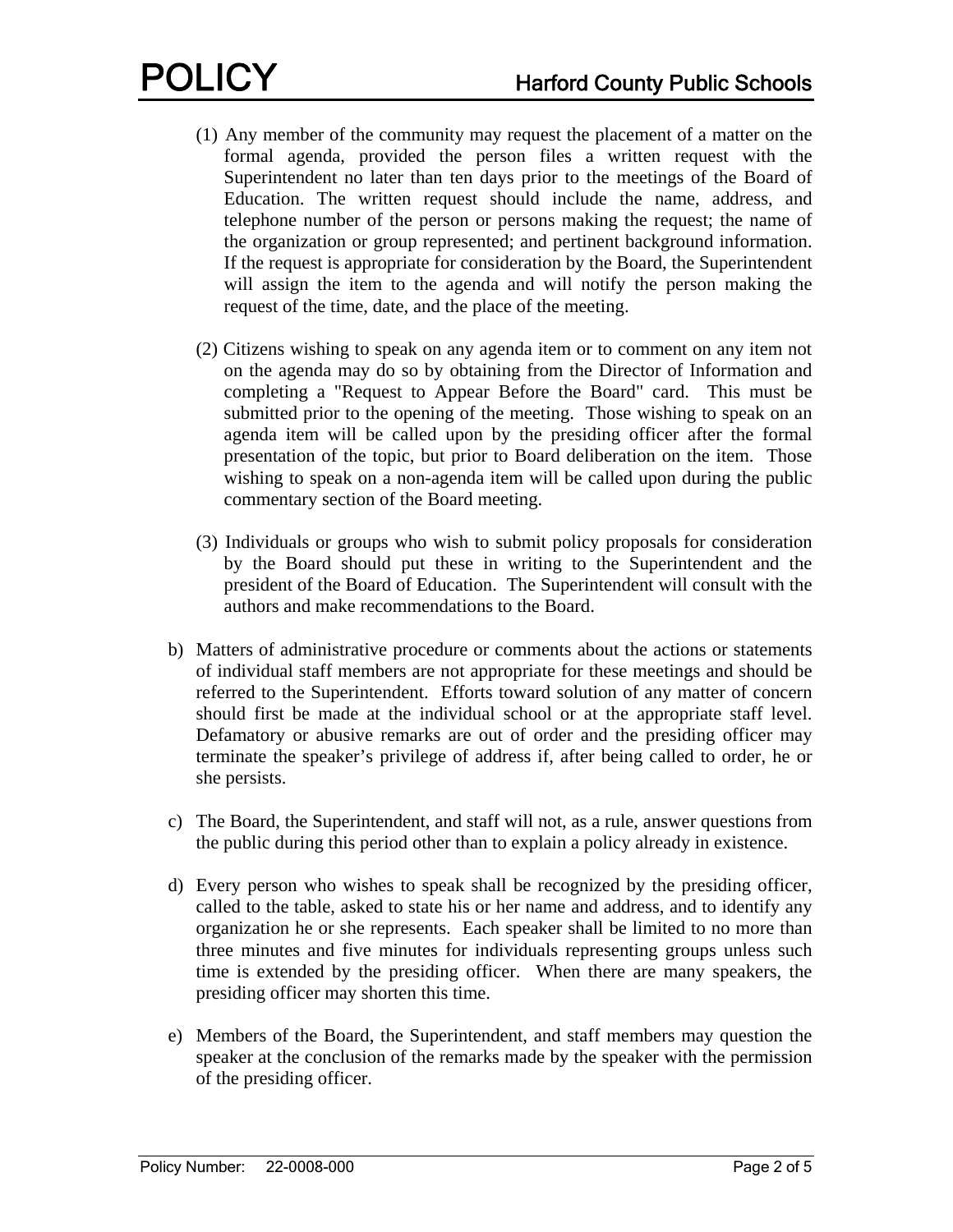- f) It is the prerogative of the Board to determine whether actions will be taken by the Board on items brought up during the meeting. The presiding officer will inform the speaker of the future intention of the Board concerning the matter being discussed.
- g) Any written or printed material to be circulated to the Board of Education should, whenever possible, be submitted to the Superintendent one week prior to the meeting of the Board. It will be transmitted to the Board for review prior to the meeting. When this is not possible, fifteen (15) copies of the material should be brought to the meeting.
- 4. Public Comment at Board Public Hearings
	- a) The order of business at a public hearing shall include an opportunity for citizens to address the Board through utilization of the procedures outlined in subsections 1, 2 and 3 below.
		- (1) Every person who wishes to speak shall complete a "Request to Appear Before the Board" card.
		- (2) Every person who wishes to speak shall be recognized by the presiding officer, called to the table, asked to state his or her name and address, and to identify any organization he or she represents. Each speaker shall be limited to no more than three minutes and five minutes for individuals representing groups unless such time is extended by the presiding officer. When there are many speakers, the presiding officer may shorten this time.
		- (3) Members of the Board, the Superintendent, and staff members may question the speaker at the conclusion of the remarks made by the speaker with the permission of the presiding officer.
	- b) Matters of administrative procedure or comments about the actions or statements of individual staff members are not appropriate for these hearings and should be referred to the Superintendent. Efforts toward solution of any matter of concern should first be made at the individual school or at the appropriate staff level. Defamatory or abusive remarks are out of order and the presiding officer may terminate the speaker's privilege of address if, after being called to order, he or she persists.
	- c) All public comment at a Board public hearing should address only the topic which is the subject of the hearing.
- 5. Recording, Photographing, and Broadcasting of Open Sessions
	- a) A member of the public, including any representative of the news media, may record discussions of the Board of Education of Harford County at an open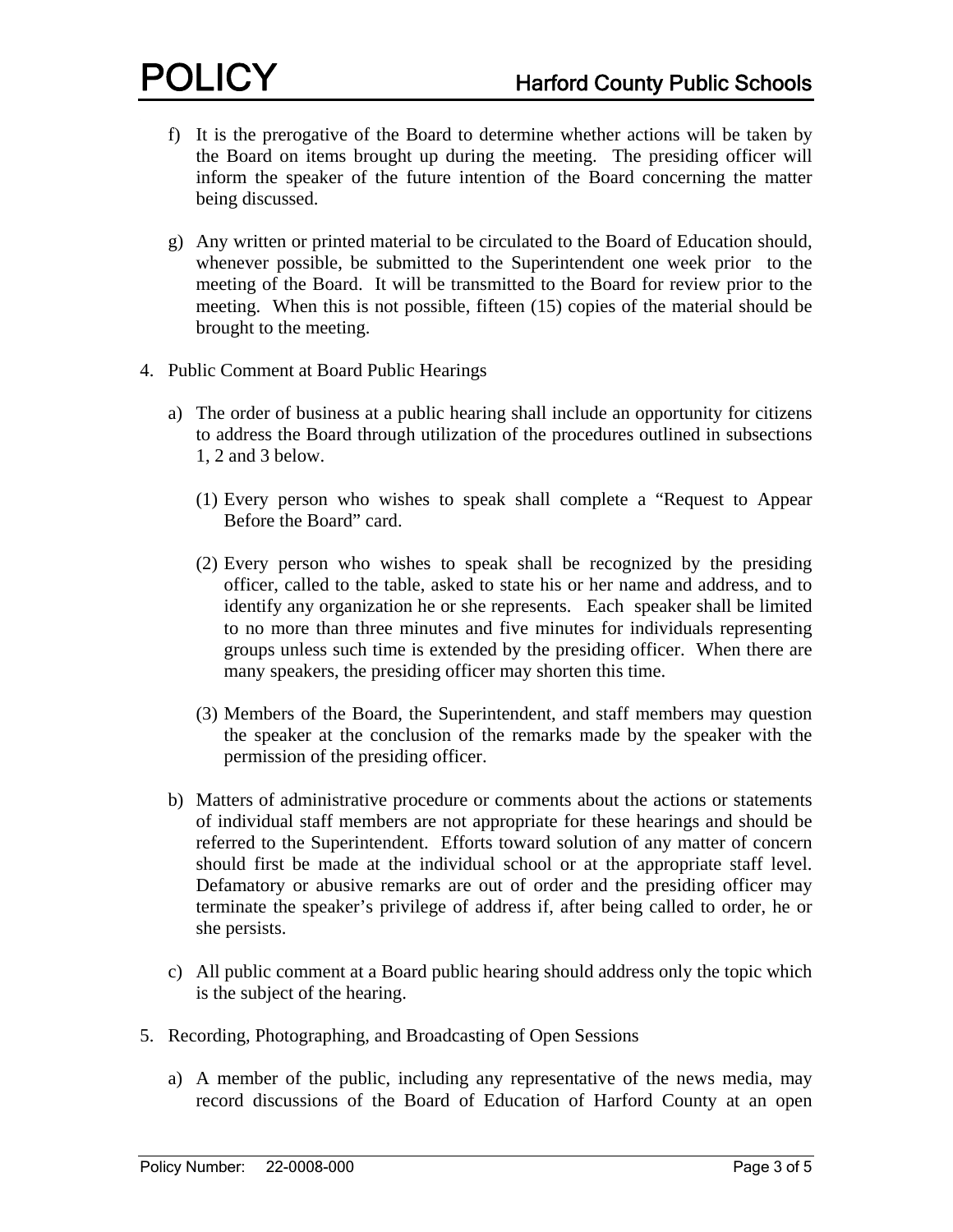session by means of a tape recorder or any other recording device if the device does not create an excessive noise that disturbs members of the Board of Education of Harford County or other persons attending the session.

- b) A member of the public, including any representative of the news media, may photograph or videotape the proceedings of the Board of Education of Harford County at an open session by means of any type of camera if the camera:
	- (1) Is operated without excessively bright artificial light that disturbs members of the Board of Education of Harford County or other persons attending the session; and
	- (2) Does not create an excessive noise that disturbs members of the Board of Education of Harford County or other persons attending the session.
- c) A representative of the news media may broadcast or televise the proceedings of the Board of Education of Harford County at an open session if the equipment used:
	- (1) Is operated without excessively bright artificial light that disturbs members of the Board of Education of Harford County or other persons attending the session; and
	- (2) Does not create an excessive noise that disturbs members of the Board of Education of Harford County or other persons attending the session.
- d) The presiding officer may restrict the movement of a person who is using a recording device, camera, or broadcasting or televising equipment if such restriction is necessary to maintain the orderly conduct of the session.
- 6. Recordings Not Part of Record

A recording of an open session made by a member of the public, or any transcript derived from such a recording, may not be deemed a part of the record of any proceeding of the Board of Education of Harford County.

# **Board Approval Acknowledged By:**

Patricia L. Skebeck, Secretary and Treasurer Board of Education of Harford County

\_\_\_\_\_\_\_\_\_\_\_\_\_\_\_\_\_\_\_\_\_\_\_\_\_\_\_\_\_\_\_\_\_\_\_\_\_\_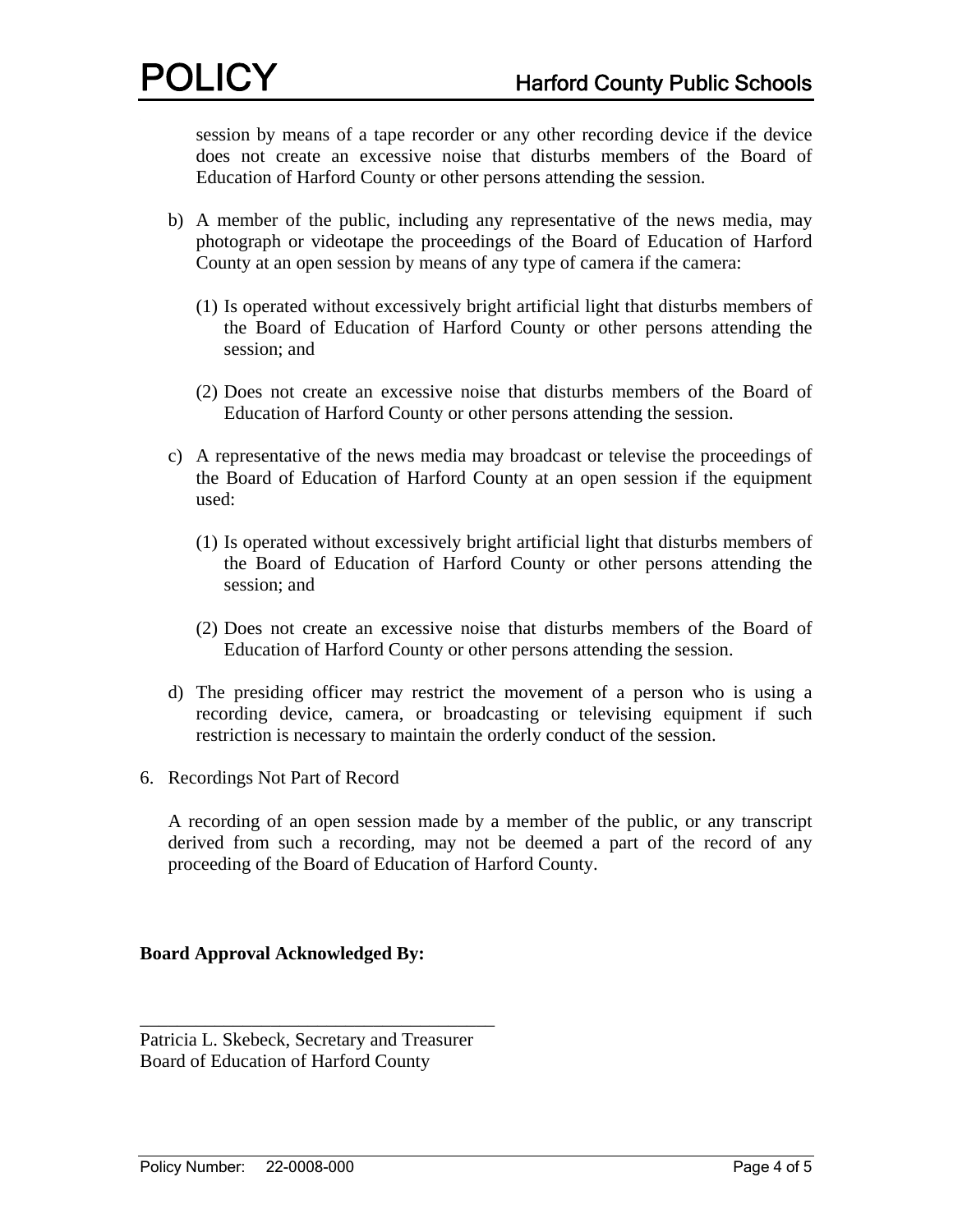| <b>Policy Action Dates</b> |                   |             |                    |             |  |  |  |
|----------------------------|-------------------|-------------|--------------------|-------------|--|--|--|
| ACTION DATE                |                   | ACTION DATE |                    | ACTION DATE |  |  |  |
|                            | Adopted 9/14/1992 |             | Amended 11/22/2004 |             |  |  |  |
|                            | Amended 6/14/1993 |             | Amended 1/25/2005  |             |  |  |  |
| Reaffirmed 2/12/1996       |                   |             |                    |             |  |  |  |
| Reaffirmed 9/9/2002        |                   |             |                    |             |  |  |  |

| Responsibility for Policy Maintenance & References                       |                 |                                      |                                 |  |  |  |
|--------------------------------------------------------------------------|-----------------|--------------------------------------|---------------------------------|--|--|--|
| LAST EDITOR/DRAFTER NAME:                                                |                 | JOB POSITION OF LAST EDITOR/DRAFTER: |                                 |  |  |  |
| Unknown                                                                  |                 | Unknown                              |                                 |  |  |  |
| PERSON RESPONSIBLE:                                                      |                 | JOB POSITION OF PERSON RESPONSIBLE:  |                                 |  |  |  |
| <b>Patrick Spicer</b>                                                    |                 | <b>General Counsel</b>               |                                 |  |  |  |
| <b>DESIGNEE NAME:</b>                                                    |                 | <b>JOB POSITION OF DESIGNEE:</b>     |                                 |  |  |  |
| N/A                                                                      |                 | N/A                                  |                                 |  |  |  |
| REFERENCE 1 TYPE:                                                        | REFERENCE 1 NO. |                                      | REFERENCE 1 DESCRIPTION:        |  |  |  |
|                                                                          |                 |                                      |                                 |  |  |  |
| <b>REFERENCE 2 TYPE:</b>                                                 | REFERENCE 2 NO. |                                      | <b>REFERENCE 2 DESCRIPTION:</b> |  |  |  |
|                                                                          |                 |                                      |                                 |  |  |  |
| <b>REFERENCE 3 TYPE:</b>                                                 | REFERENCE 3 NO. |                                      | REFERENCE 3 DESCRIPTION:        |  |  |  |
|                                                                          |                 |                                      |                                 |  |  |  |
| REFERENCE 4 TYPE:                                                        | REFERENCE 4 NO. |                                      | REFERENCE 4 DESCRIPTION:        |  |  |  |
|                                                                          |                 |                                      |                                 |  |  |  |
| <b>REFERENCE 5 TYPE:</b>                                                 | REFERENCE 5 NO. |                                      | <b>REFERENCE 5 DESCRIPTION:</b> |  |  |  |
|                                                                          |                 |                                      |                                 |  |  |  |
| POLICY NUMBER PRIOR TO NOVEMBER 1, 2005: School System Governance .01.09 |                 |                                      |                                 |  |  |  |